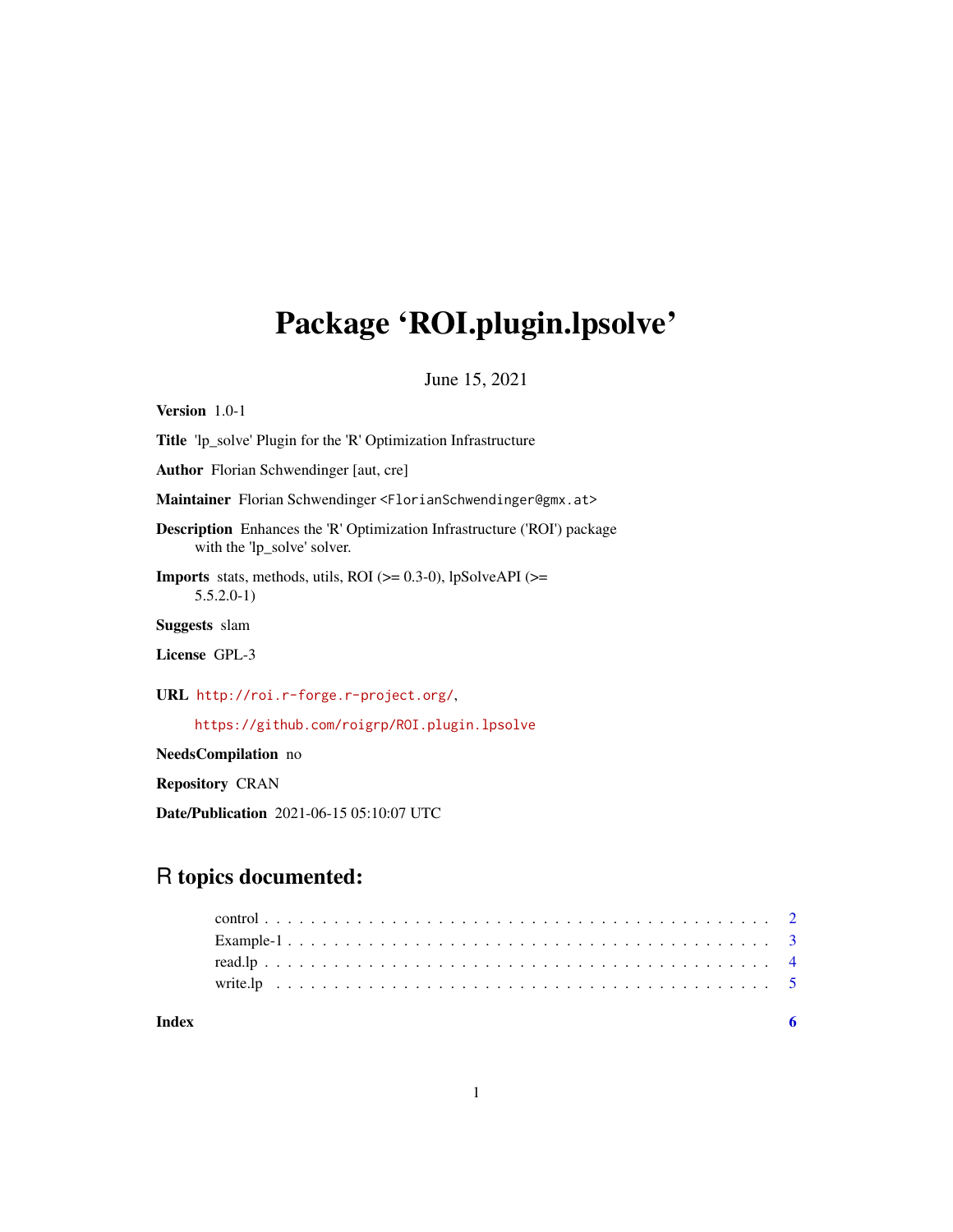<span id="page-1-0"></span>

## Description

The control variables are all optional, but can in some cases be used to improve the solving time and the solutions.

#### Arguments

| basis         | an optional named list used to set the initial basis of the LP, e.g.,<br>$R >$ control <-list(basis=list(basis=c(1,2,3),                                                                                                                            |
|---------------|-----------------------------------------------------------------------------------------------------------------------------------------------------------------------------------------------------------------------------------------------------|
|               | + nonbasic = TRUE, default = TRUE)).                                                                                                                                                                                                                |
|               | The elements of basis are passed to the <b>lpSolveAPI</b> function set basis as argu-                                                                                                                                                               |
|               | ments.                                                                                                                                                                                                                                              |
|               | • basis a numeric vector giving the indices of the basis.                                                                                                                                                                                           |
|               | • nonbasic an optional logical, if TRUE the nonbasic variables included in the<br>basis as well.                                                                                                                                                    |
|               | • default an optional logical, if TRUE the default basis is used and the argu-<br>ments basis and nonbasic are ignored.                                                                                                                             |
| branch.mode   | an optional list used to set the branch and bound mode, e.g.,                                                                                                                                                                                       |
|               | R> control <-list(branch.mode=list(columns=c(1,2,3),                                                                                                                                                                                                |
|               | + modes=c("ceiling","auto","floor")) The elements of branch.mode are<br>passed to <b>lpSolveAPI</b> function set.branch.mode as arguments.                                                                                                          |
|               | • columns a vector of integer giving the column indices for which the mode                                                                                                                                                                          |
|               | is set.                                                                                                                                                                                                                                             |
|               | • modes a character vector giving the modes of the columns specified in<br>columns.                                                                                                                                                                 |
|               | branch.weights an optional numeric vector giving the weights for the decision variables. The<br>length of the branch. weights must be equal to length of the objective function.                                                                    |
| verbose       | a character string (for more information see lp.control).                                                                                                                                                                                           |
| anti.degen    | a character vector (for more information see lp. control).                                                                                                                                                                                          |
| basis.crash   | a character string (for more information see 1p. control).                                                                                                                                                                                          |
| bb.depthlimit | a integer giving the maximum branch-and-bound depth (for more information<br>see lp.control).                                                                                                                                                       |
| bb.floorfirst | a character string (for more information see 1p. control).                                                                                                                                                                                          |
| bb.rule       | a character vector giving the branch-and-bound rule (for more information see<br>lp.control).                                                                                                                                                       |
|               | break.at.first a logical controlling whether the branch-and-bound algorithm should be stopped<br>at the first solution or the branch-and-bound algorithm continuous until an opti-<br>mal solution is found (for more information see 1p. control). |
|               | break.at.value a numeric, if given the branch-and-bound algorithm stops when the objective<br>function becomes smaller than the specified value. (for more information see<br>lp.control).                                                          |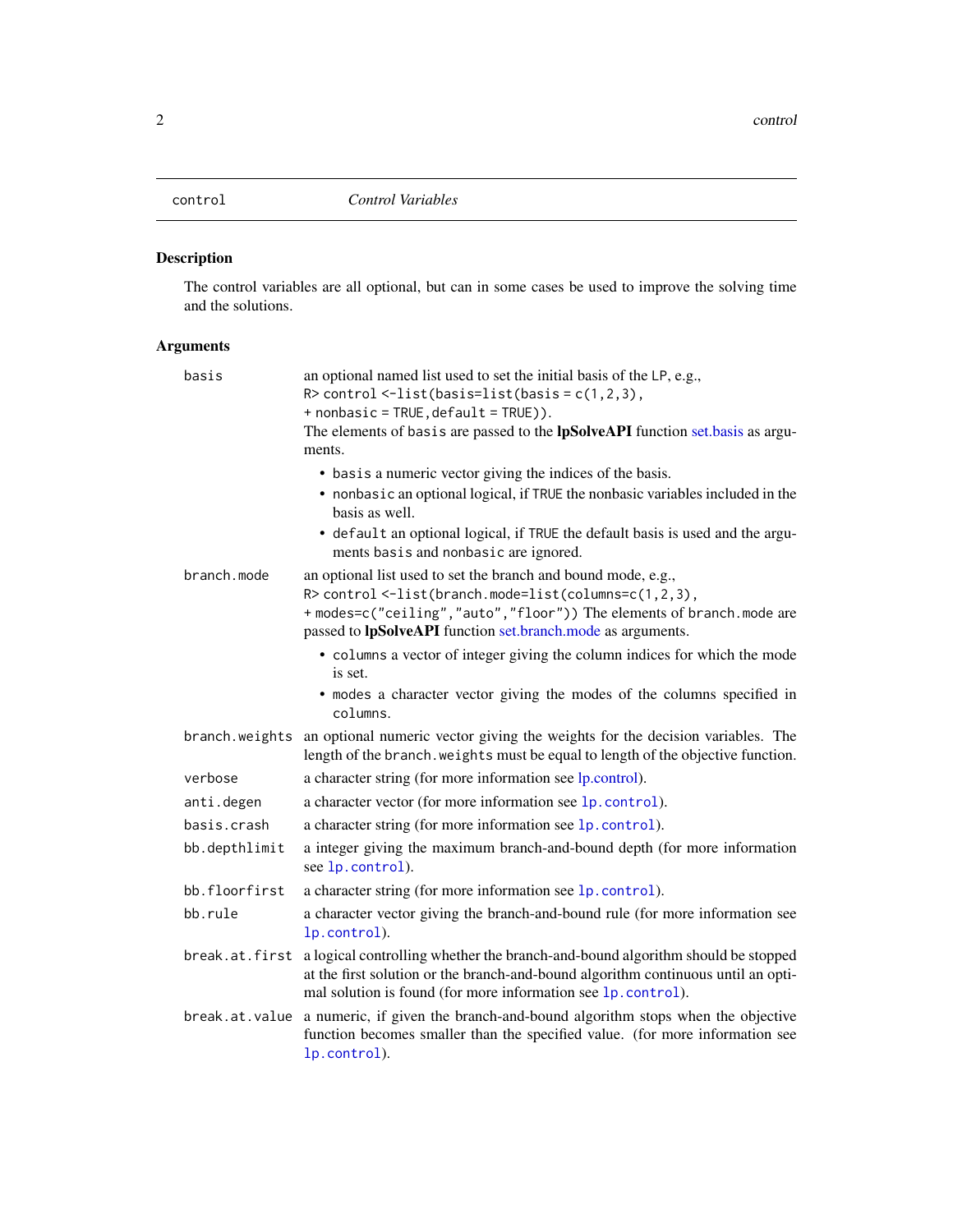## <span id="page-2-0"></span>Example-1 3

| epslevel    | a character string giving the type of thresholds (for more information see 1p. control).                                                                                        |
|-------------|---------------------------------------------------------------------------------------------------------------------------------------------------------------------------------|
| epsb        | a numeric giving the tolerance for the right-hand-side (for more information see<br>lp.control).                                                                                |
| epsd        | a numeric (for more information see 1p. control).                                                                                                                               |
| epsel       | a numeric (for more information see 1p. control).                                                                                                                               |
| epsint      | a numeric (for more information see 1p. control).                                                                                                                               |
| epsperturb  | a numeric (for more information see 1p. control).                                                                                                                               |
| epspivot    | a numeric (for more information see 1p. control).                                                                                                                               |
| improve     | a character vector (for more information see 1p. control).                                                                                                                      |
| infinite    | a numeric (for more information see 1p. control).                                                                                                                               |
| maxpivot    | a integer (for more information see 1p. control).                                                                                                                               |
| mip.gap     | a numeric vector (for more information see lp. control).                                                                                                                        |
| negrange    | a numeric (for more information see 1p. control).                                                                                                                               |
| obj.in.bas  | a logical (for more information see 1p. control).                                                                                                                               |
| pivoting    | a character vector (for more information see 1p. control).                                                                                                                      |
| presolve    | a character vector (for more information see 1p. control).                                                                                                                      |
| scalelimit  | a numeric (for more information see 1p. control).                                                                                                                               |
| scaling     | a character vector (for more information see 1p. control).                                                                                                                      |
| simplextype | a character vector which an take one of the following values c("primal"),<br>c("dual"), c("primal", "dual") or c("dual", "primal") (for more infor-<br>mation see 1p. control). |
| timeout     | a integer giving the number of seconds till a timeout occurs (for more informa-<br>tion see 1p. control).                                                                       |
|             |                                                                                                                                                                                 |

Example-1 *Linear Problem 1*

## Description

| $maximize \ 2x_1 + 4x_2 + 3x_3$ |
|---------------------------------|
| subject to:                     |
| $3x_1 + 4x_2 + 2x_3 \leq 60$    |
| $2x_1 + x_2 + 2x_3 \leq 40$     |
| $x_1 + 3x_2 + 2x_3 \leq 80$     |
| $x_1, x_2, x_3 \geq 0$          |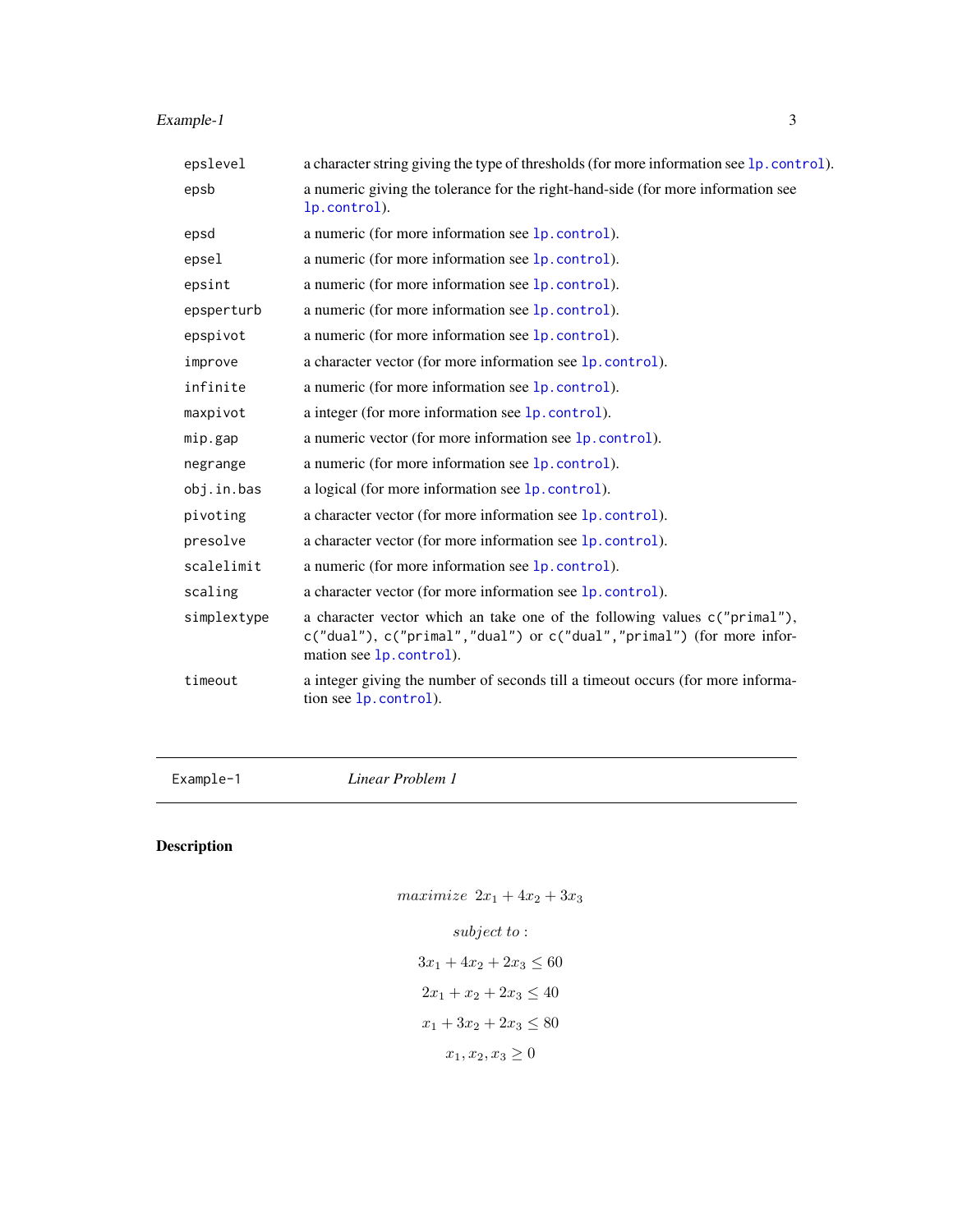#### Examples

```
library(ROI)
mat \leq matrix(c(3, 4, 2,
                 2, 1, 2,
                1, 3, 2), nrow=3, byrow=TRUE)
x \leftarrow OP(objective = c(2, 4, 3),constraints = L_{\text{constraint}}(L = mat,dir = c("<=", "<=", "<="),
                                     rhs = c(60, 40, 80),
        maximum = TRUE)
opt <- ROI_solve(x, solver = "lpsolve")
opt
## Optimal solution found.
## The objective value is: 7.666667e+01
solution(opt)
## [1] 0.000000 6.666667 16.666667
```

```
read.lp Read Optimization Problem
```
#### Description

Read a optimization problem from a file.

#### Usage

read.lp(file, type=c("lp", "mps", "freemps"))

#### Arguments

| file | a character giving the name of the file the optimization problem is read from.           |
|------|------------------------------------------------------------------------------------------|
| type | a character giving the name of the file format the optimization problem is stored<br>in. |

#### Details

The optimization problems can be read from the three file formats "lp", "mps" and "freemps". Where it seems important to note that the "lp" format refers to lpsolves native file format ([http:](http://lpsolve.sourceforge.net/5.5/lp-format.htm) [//lpsolve.sourceforge.net/5.5/lp-format.htm](http://lpsolve.sourceforge.net/5.5/lp-format.htm)) and not to the CPLEX LP format.

<span id="page-3-0"></span>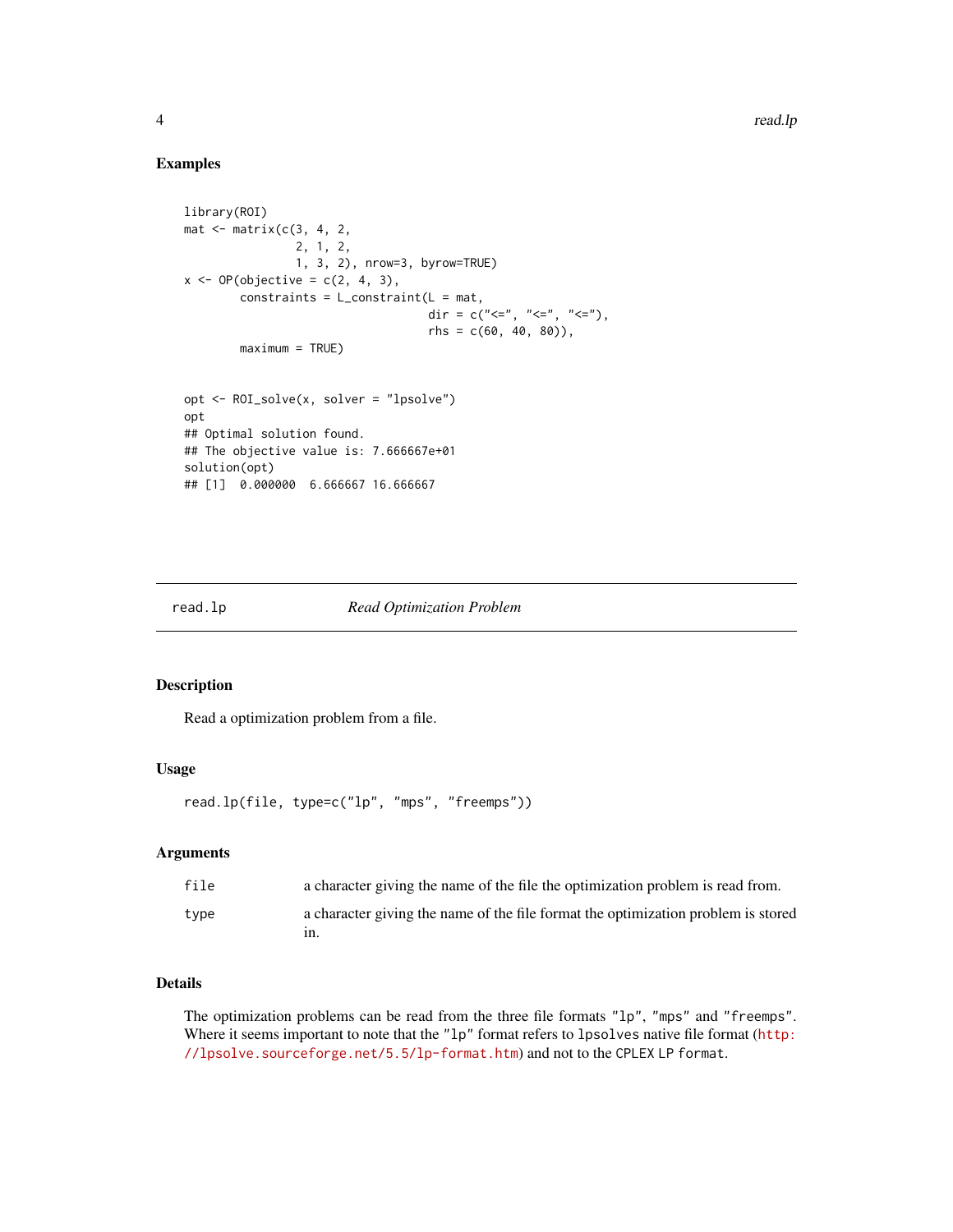#### <span id="page-4-0"></span>write.lp 55.5 to the state of the state of the state of the state of the state of the state of the state of the state of the state of the state of the state of the state of the state of the state of the state of the state

#### Examples

```
## Not run:
op <- read.lp("optimization_problem.lp")
sol <- ROI_solve(op)
solution(sol)
```
## End(Not run)

write.lp *Write Optimization Problem*

#### Description

Write a optimization problem to a file.

#### Usage

write.lp(x, file, type=c("lp", "mps", "freemps"))

#### Arguments

| X    | an object of type OP.                                                                     |
|------|-------------------------------------------------------------------------------------------|
| file | a character giving the name of the file the optimization problem is written to.           |
| type | a character giving the name of the file format used to store the optimization<br>problem. |

#### Details

The optimization problems can be written to the three file formats "lp", "mps" and "freemps". Where it seems important to note that the "lp" format refers to lpsolves native file format ([http:](http://lpsolve.sourceforge.net/5.5/lp-format.htm) [//lpsolve.sourceforge.net/5.5/lp-format.htm](http://lpsolve.sourceforge.net/5.5/lp-format.htm)) and not to the CPLEX LP format.

#### Examples

```
## Not run:
mat < -matrix(c(3, 4, 2,2, 1, 2,
                 1, 3, 2), nrow=3, byrow=TRUE)
x \leftarrow OP(objective = c(2, 4, 3),constraints = L_{\text{constant}}(L = mat,dir = c("<=", "<=", "<="),
                                     rhs = c(60, 40, 80),
        bounds = V_{bound}(ui = seq_{len}(3), ub = c(1000, Inf, 1000), nobj = 3),maximum = TRUE)
write.lp(x, "optimization_problem.lp")
```
## End(Not run)